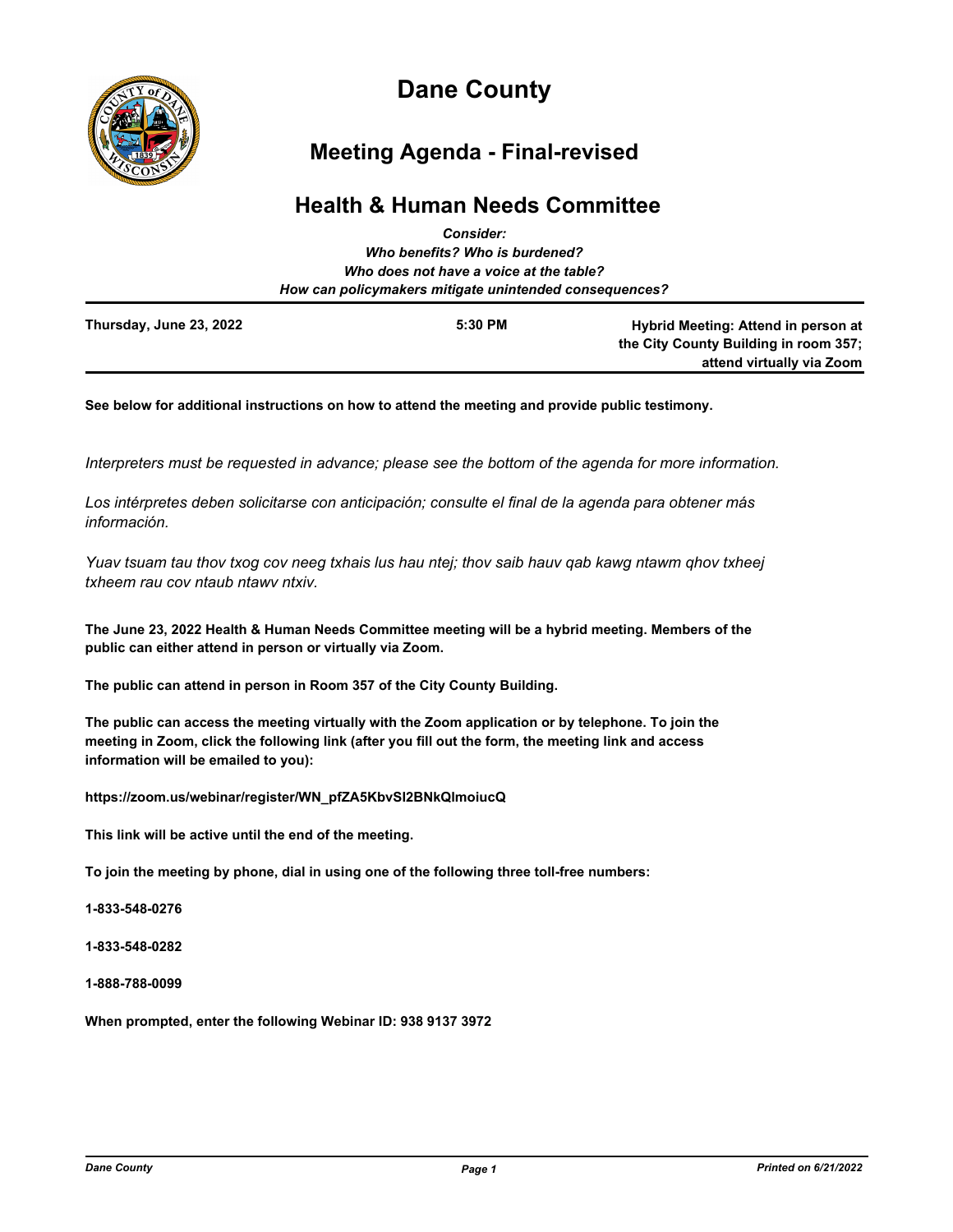**PROCESS TO PROVIDE PUBLIC COMMENT:**

**IN PERSON: Any members of the public wishing to register to speak on/support/oppose an agenda item can register in person at the meeting using paper registration forms. IT IS HIGHLY ENCOURAGED TO REGISTER VIA THE ZOOM LINK EVEN IF YOU PLAN ON ATTENDING IN PERSON.**

**In-person registrations to provide public comment will be accepted throughout the meeting.**

**VIRTUAL: Any members of the public wishing to register to speak on/support/oppose an agenda item virtually MUST REGISTER USING THE ZOOM LINK (even if you plan to attend using your phone).**

**Virtual registrations to provide public comment will be accepted until 30 minutes prior to the beginning of the meeting.** 

**In order to testify (provide public comment) virtually, you must be in attendance at the meeting via Zoom or phone. You will either be unmuted or promoted to a panelist and provided time to speak to the body.**

**If you want to submit written comment for this meeting, or send handouts for committee members, please send them to: thomas.howard@countyofdane.com.**

#### **A. Call To Order**

#### **B. Consideration of Minutes**

[2022 MIN-117](http://dane.legistar.com/gateway.aspx?m=l&id=/matter.aspx?key=23093) MINUTES FROM JUNE 9, 2022

[2022\\_0609 HHN Minutes](http://dane.legistar.com/gateway.aspx?M=F&ID=78a76560-fc96-478d-bce3-ad3480a08f0c.pdf) *Attachments:* 2022 0609 HHN Registrations Report

### **C. Presentations**

1. Overview of County Transportation Services

#### **D. Fund Transfers**

#### **E. Referrals (Resolutions & Ordinance Amendments**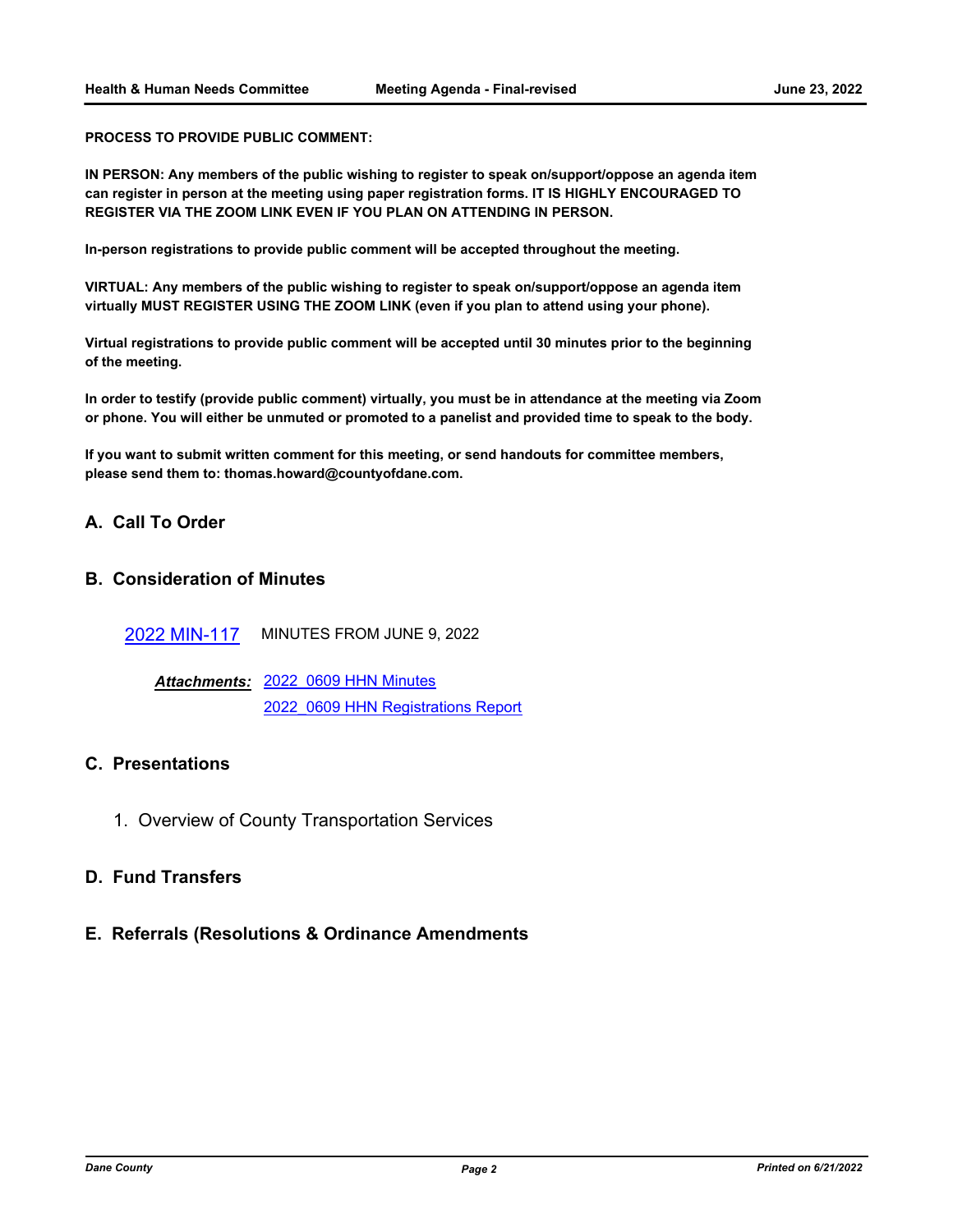**1.** [2022 RES-077](http://dane.legistar.com/gateway.aspx?m=l&id=/matter.aspx?key=23082) AUTHORIZING RECLASSIFICATION OF A SOCIAL SERVICE SPECIALIST TO A SOCIAL SERVICE SUPERVISOR DCDHS - CYF DIVISION

#### *Sponsors:* WEGLEITNER

[2022 RES-077](http://dane.legistar.com/gateway.aspx?M=F&ID=a9a00081-e9d2-4c7e-9908-f7bef80db84f.pdf) *Attachments:* [2022 RES-077 FISCAL NOTE](http://dane.legistar.com/gateway.aspx?M=F&ID=584d467c-9e67-48c7-afd8-ac9b833d43a6.pdf)

#### *Legislative History*

6/17/22 County Board referred to the Personnel & Finance Committee This resolution was referred to the Personnel & Finance Committee

**2.** [2022 RES-078](http://dane.legistar.com/gateway.aspx?m=l&id=/matter.aspx?key=23083) AUTHORIZING FUNDING FOR EXTENSIONS OF NON-CONGREGATE SHELTER AND AMENDING A CONTRACT - DCDHS - HAA DIVISION

#### *Sponsors:* WEGLEITNER

[2022 RES-078](http://dane.legistar.com/gateway.aspx?M=F&ID=dec02399-b48d-4b5f-8702-edae9c8977c4.pdf) *Attachments:* [2022 RES-078 FISCAL NOTE](http://dane.legistar.com/gateway.aspx?M=F&ID=3751ca1e-9611-4cc5-9ee6-674894366b3e.pdf)

| <b>Legislative History</b> |              |                                                                    |  |  |  |  |  |
|----------------------------|--------------|--------------------------------------------------------------------|--|--|--|--|--|
| 6/17/22                    | County Board | referred to the Health & Human<br>Needs Committee                  |  |  |  |  |  |
|                            |              | This resolution was referred to the Health & Human Needs Committee |  |  |  |  |  |
| $\sim$ $\sim$ $\sim$       |              |                                                                    |  |  |  |  |  |

6/17/22 County Board referred to the Personnel & Finance Committee This resolution was referred to the Personnel & Finance Committee

#### **F. Items Requiring Committee Action**

**1.** 2022 85087 ADDENDUM UW BOARD OF REGENTS

[HSCA-003](http://dane.legistar.com/gateway.aspx?m=l&id=/matter.aspx?key=23068)

Attachments: 85087 addendum UW Board of Regents

#### *Legislative History*

6/10/22 Health & Human Needs **Committee** referred to the Personnel & Finance Committee This resolution was referred to the Personnel & Finance Committee

**2.** 2022 85373\_ADDENDUM RESPONSIVE SOLUTIONS, INC.

[HSCA-004](http://dane.legistar.com/gateway.aspx?m=l&id=/matter.aspx?key=23077)

Attachments: 85373 addendum Responsive Solutions, Inc.

#### *Legislative History*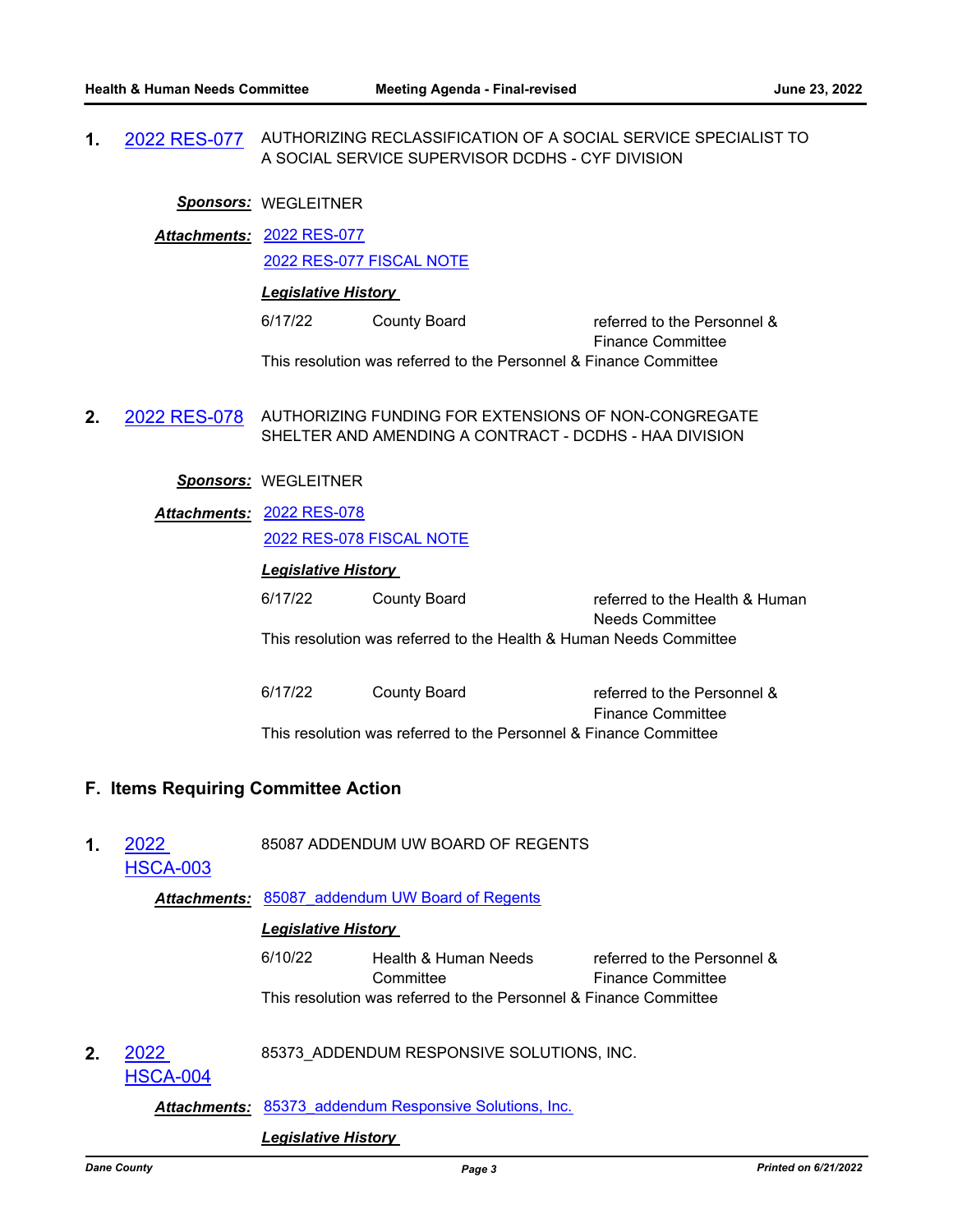| <b>Health &amp; Human Needs Committee</b> |                         |                                                                                            | <b>Meeting Agenda - Final-revised</b>                                                                  |                                                         | June 23, 2022 |  |  |
|-------------------------------------------|-------------------------|--------------------------------------------------------------------------------------------|--------------------------------------------------------------------------------------------------------|---------------------------------------------------------|---------------|--|--|
|                                           |                         | 6/14/22                                                                                    | Health & Human Needs<br>Committee<br>This resolution was referred to the Personnel & Finance Committee | referred to the Personnel &<br><b>Finance Committee</b> |               |  |  |
| 3.                                        | 2022<br><b>HSCA-005</b> | 85454_ADDENDUM AVENUES TO COMMUNITY, INC.                                                  |                                                                                                        |                                                         |               |  |  |
|                                           |                         | <b>Attachments: 85454 addendum Avenues to Community, Inc.</b>                              |                                                                                                        |                                                         |               |  |  |
|                                           |                         | <b>Legislative History</b>                                                                 |                                                                                                        |                                                         |               |  |  |
|                                           |                         | 6/14/22                                                                                    | Health & Human Needs<br>Committee<br>This resolution was referred to the Personnel & Finance Committee | referred to the Personnel &<br><b>Finance Committee</b> |               |  |  |
| 4.                                        | 2022<br><b>HSCA-006</b> | 85325_ADDENDUM FAMILY SUPPORT & RESOURCE CENTER                                            |                                                                                                        |                                                         |               |  |  |
|                                           |                         | Attachments: 85325 addendum Family Support & Resource Center<br><b>Legislative History</b> |                                                                                                        |                                                         |               |  |  |
|                                           |                         |                                                                                            |                                                                                                        |                                                         |               |  |  |
|                                           |                         | 6/21/22                                                                                    | Health & Human Needs<br>Committee<br>This resolution was referred to the Personnel & Finance Committee | referred to the Personnel &<br><b>Finance Committee</b> |               |  |  |
|                                           |                         |                                                                                            |                                                                                                        |                                                         |               |  |  |

## **G. Reports to Committee**

## **H. Future Meeting Items and Dates**

Next meeting: Thursday, 14 July 2022, Room 357 of City County Building and via Zoom

## **I. Public Comment on Items not on the Agenda**

## **J. Such Other Business as Allowed by Law**

## **K. Adjournment**